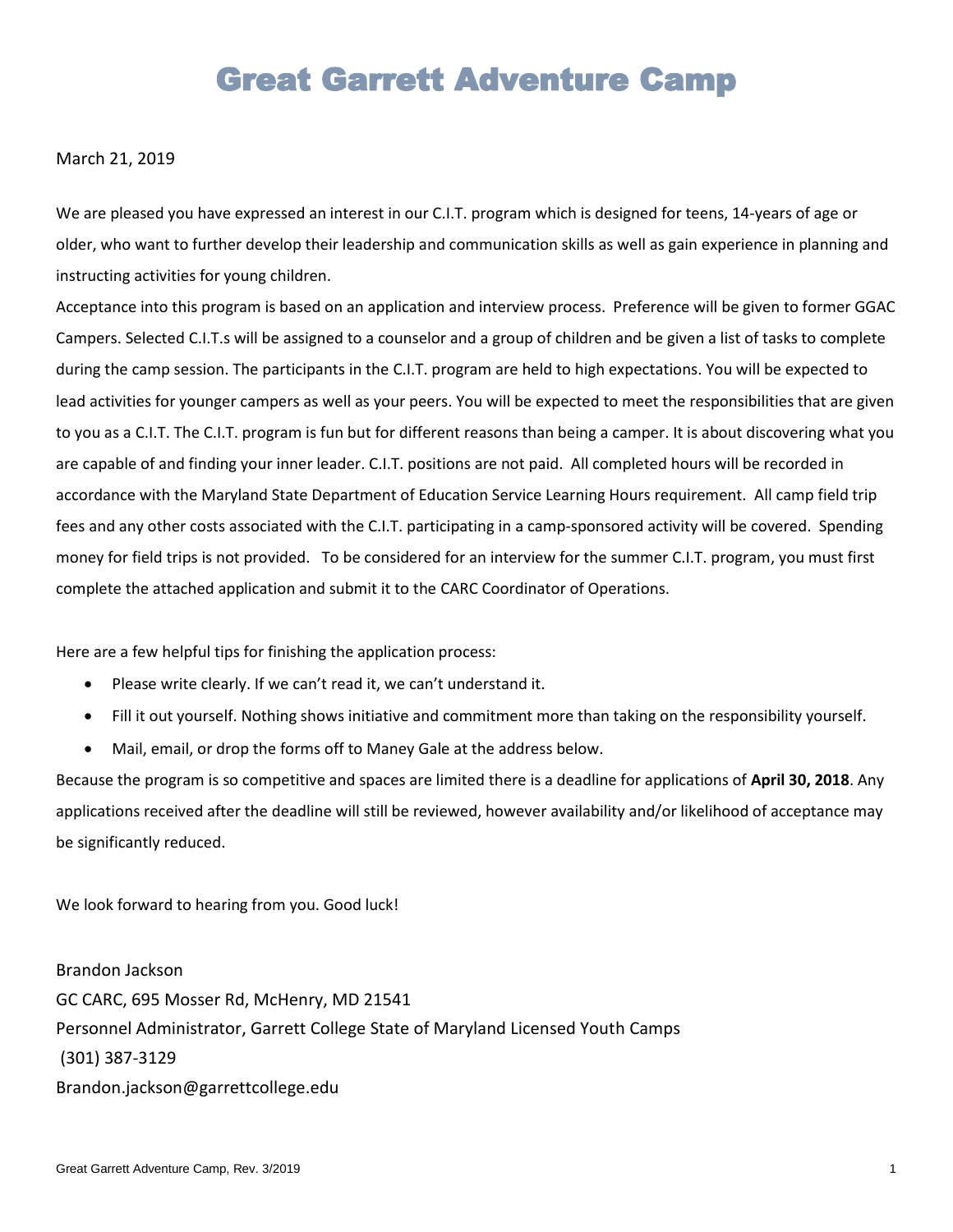# **Great Garrett Adventure Camp**

### **COLLEGE GARRETT**

EXPERIENCE. EXPLORE. EXCEL.

### **Counselor in Training (C.I.T.) Application**

Becoming a C.I.T. is an experience very different in its expectations than that of a camper. All accepted C.I.T.s are expected to:

- $\Box$  Undergo a staff training with the goal of providing C.I.T.s the tools needed to work with campers. Staff training is scheduled for late May or early June during evening and weekend hours.
- $\Box$  Present themselves as role models to staff and campers.
- $\Box$  Be willing to participate fully in all the camp programs and activities and be a positive influence on the camp community.
- $\Box$  Work cooperatively with the camp staff to provide the best possible environment for you, your fellow C.I.T.s and campers.

Before filling out the application please note the following changes to the 2019 C.I.T. program:

- $\Box$  Submission of an application does not indicate and acceptance into the C.I.T. program.
- $\Box$  This is an application form and should not be confused with a registration form. The registration form is only required upon acceptance to the C.I.T. program.
- $\Box$  Acceptance into the C.I.T. programs does not guarantee employment in following summers.
- $\Box$  Review the rules and guidelines for C.I.T.s and be sure you can follow them.

| Name:    |        |       |              |     |               |
|----------|--------|-------|--------------|-----|---------------|
|          | Last   | First | M.I.         |     | Date of Birth |
|          |        |       |              |     |               |
| Address: |        |       |              |     |               |
|          | Street | City  | <b>State</b> | Zip |               |
|          |        |       |              |     |               |
| Phone:   |        |       |              |     | $\mathsf{M}$  |
|          | Home   | Cell  | Email        |     | Sex           |

Please select the weeks of camp you are available for and also rank from 1-8 in preference, with 1 signifying the camp you would most like to work with and 8 being the camp you would least prefer.

| <b>Available?</b> | Theme                                    | <b>Dates</b>  | <b>Rank 1-7</b> |
|-------------------|------------------------------------------|---------------|-----------------|
|                   | All Star Sport Camp                      | June 17-21    |                 |
|                   | <b>Mythical Monsters &amp;</b><br>Mayhem | June 24-28    |                 |
|                   | American Ninja Camper                    | July $8 - 12$ |                 |
|                   | Junior Chef                              | July 15-19    |                 |
|                   | Water, Water<br>Everywhere               | July 22-26    |                 |
|                   | From A to Zoo                            | Aug 5-9       |                 |
|                   | Who Done It?                             | Aug 12-16     |                 |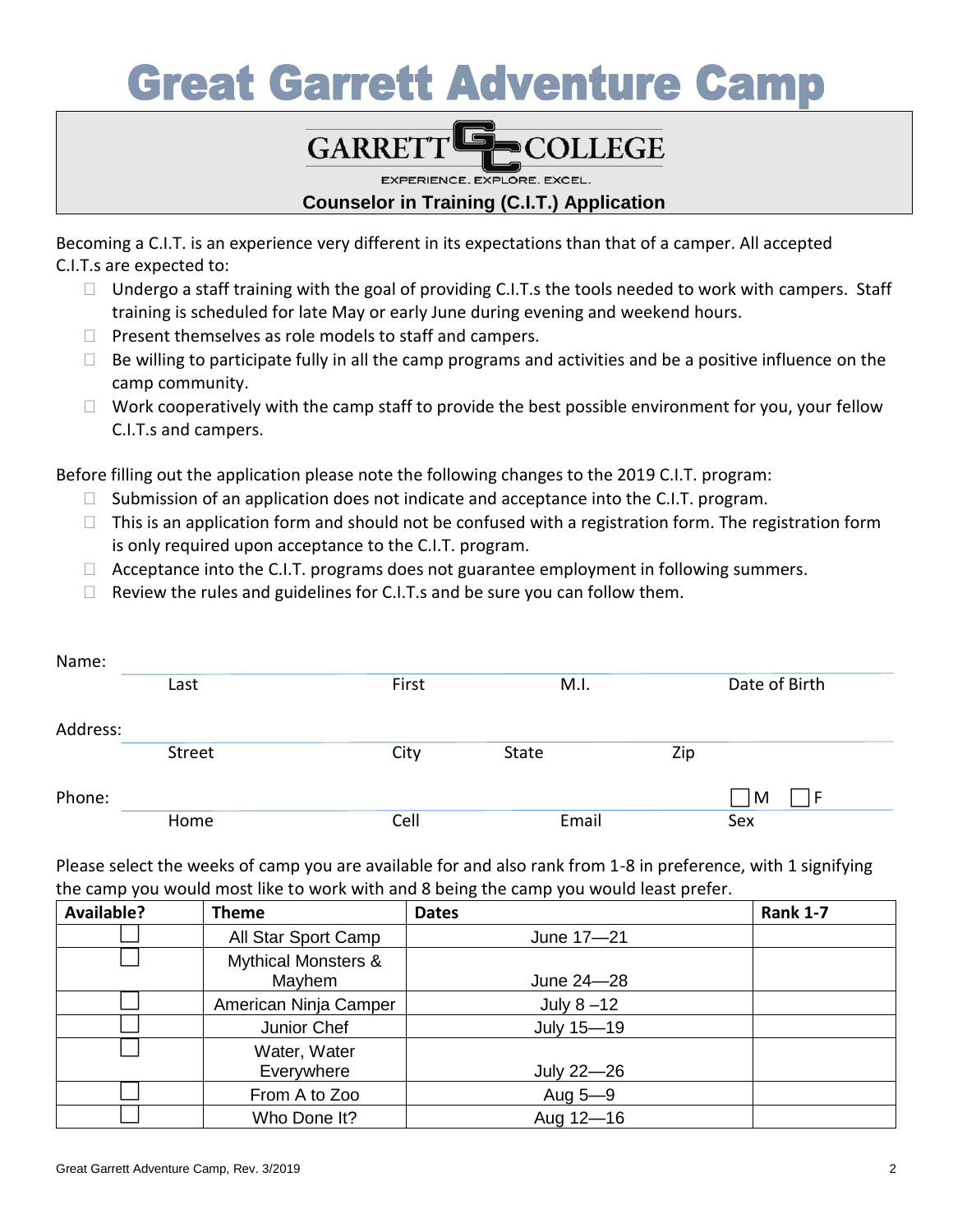| Have you ever attended a Great Garrett Adventure Camp?<br>Have you ever been a C.I.T. before?                                                                                                                                  |  | Yes<br>Yes | No<br>No |  |  |  |
|--------------------------------------------------------------------------------------------------------------------------------------------------------------------------------------------------------------------------------|--|------------|----------|--|--|--|
| Why do you want to be a C.I.T?<br><u> 1980 - Andrea Andrew Maria (h. 1980).</u>                                                                                                                                                |  |            |          |  |  |  |
| ,我们也不会有什么。""我们的人,我们也不会有什么?""我们的人,我们也不会有什么?""我们的人,我们的人,我们的人,我们的人,我们的人,我们的人,我们的人,我<br>Describe your experience working with children: _________________________________                                                          |  |            |          |  |  |  |
| What do you feel is the most important thing about being a C.I.T.? [14] Matter Community of the Ministry of Ministry of Ministry of Ministry of Ministry of Ministry of Ministry of Ministry of Ministry of Ministry of Minist |  |            |          |  |  |  |
| Describe any extra-curricular school, team or club activities that you lead or volunteer for:                                                                                                                                  |  |            |          |  |  |  |
| Do you feel all children should attend summer camp? Why or why not?                                                                                                                                                            |  |            |          |  |  |  |
| Please list two references (not including family members) as well as phone numbers:<br>1.                                                                                                                                      |  |            |          |  |  |  |
| 2.                                                                                                                                                                                                                             |  |            |          |  |  |  |

I certify that the above information is true. I understand that the selection into the C.I.T. program is based on this application as well as a formal interview.

Applicant's Signature Date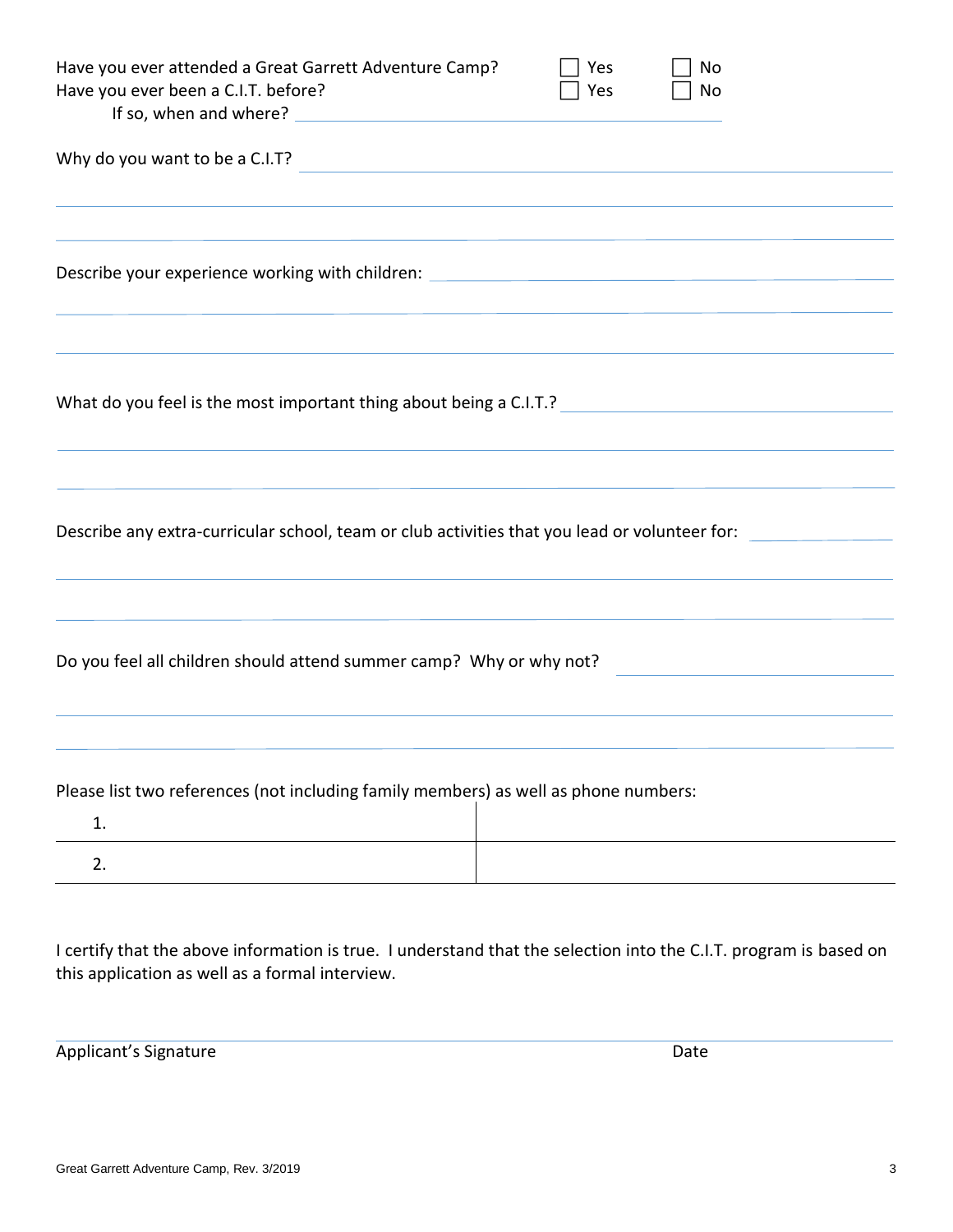## **Great Garrett Adventure Camp C.I.T. Code of Conduct**

**Being a CIT will be much like being half-camper, half-counselor. You are expected to fully participate in all camp activities so as to engage the campers in an active and fun manner. You will also be expected to do work tasks such as cleaning, preparing snack, preparing for activities, running on-campus errands, and more. This can and is expected to be a fun position however full effort and seriousness in duties is expected at all times. Attitude is very important and if a great attitude is brought to camp, then your experience will be great as well. The following are rules and guidelines you have already agreed to, however please review them in detail before your first day of camp.**

### **Counselor-in-Training Rules and Guidelines:**

### **Counselor-in-Training agrees to:**

- Stay with assigned group at all times unless otherwise stated by the camp director. If on an assigned task, C.I.T. shall not deviate from task for personal needs.
- Follow directions as given by program leaders.
- Maintain personal care and wear appropriate camp attire as described below. C.I.T.s arriving at camp without appropriate attire will be asked to leave the site.
- Never be alone with children.
- Respect others in what you say and do. C.I.T.s shall never use inappropriate language while at camp.
- Refrain from using a cell phone during camp hours. C.I.T.s may keep a cell phone on their person, on vibrate or silent position. C.I.T.s found using a cell phone for any non-emergent reason during camp hours will immediately forfeit their right to carry the cell phone. Confiscated cell phones will remain in the camp office until the end of the day, when a parent/guardian may pick up the phone. C.I.T.s needing to make an emergency phone call during the day will have access to a site phone under counselor/coordinator supervision.
- Greet parents and children at the beginning of the day and acknowledge them at departure.
- Be involved and engaged with campers throughout the entire camp day.
- Get to know campers' names on the first day of camp.
- Never use physical punishment, restrain or force a child.
- Be of good character.
- Follow pool rules and model good pool behavior. C.I.T.s are expected to swim with the group.
- C.I.T.s may not be in the locker room alone.
- Keep campers' information confidential.
- Take care of personal belongings & keep belongings out of campers' reach.
- Use equipment and supplies in a safe and appropriate manner.
- **Teasing and bullying are not tolerated and are grounds for enrollment termination for campers and** counselors in training. Observing bullying and not communicating it to a counselor is just as bad as doing the bullying yourself.
- Create a safe and fun environment.
- Notify a counselor if a child is injured...this includes broken or lost teeth, bruises, and cuts.
	- o C.I.T.s are not permitted to administer any first aid.
- Report problems to supervisors concerning campers and staff and use appropriate chain of command.
- Never come to work while under the influence of any drugs or alcohol. This is grounds for immediate termination as well as notification of law enforcement and/or campus security.